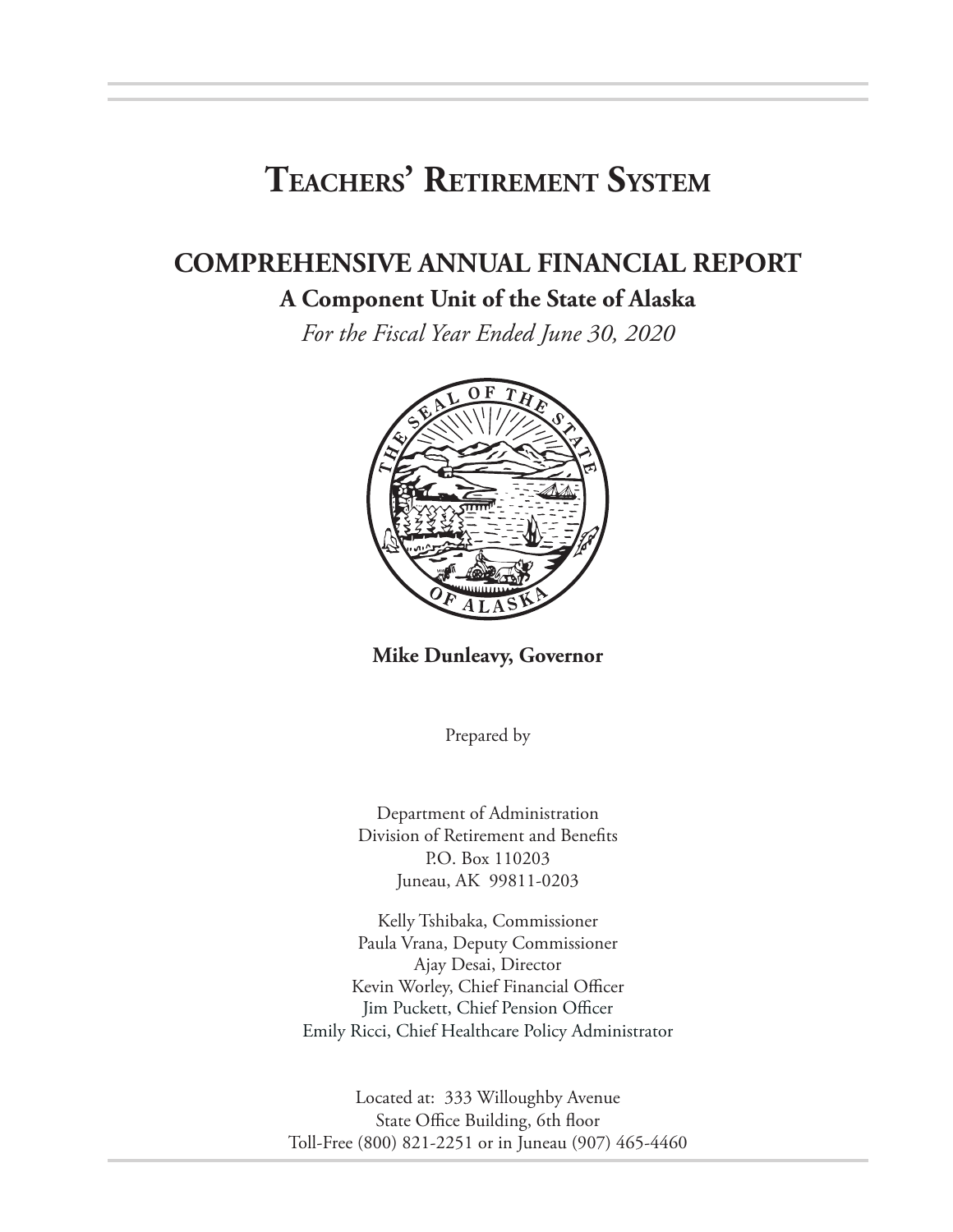

*The Alaska Department of Administration complies with Title II of the 1990 Americans with Disabilities Act (ADA). This publication is available in alternative communication formats upon request. To make necessary arrangements, contact the ADA Coordinator for the Division of Retirement and Benefits, at (907) 465-4460 or contact the TDD for the hearing impaired at (907) 465-2805.*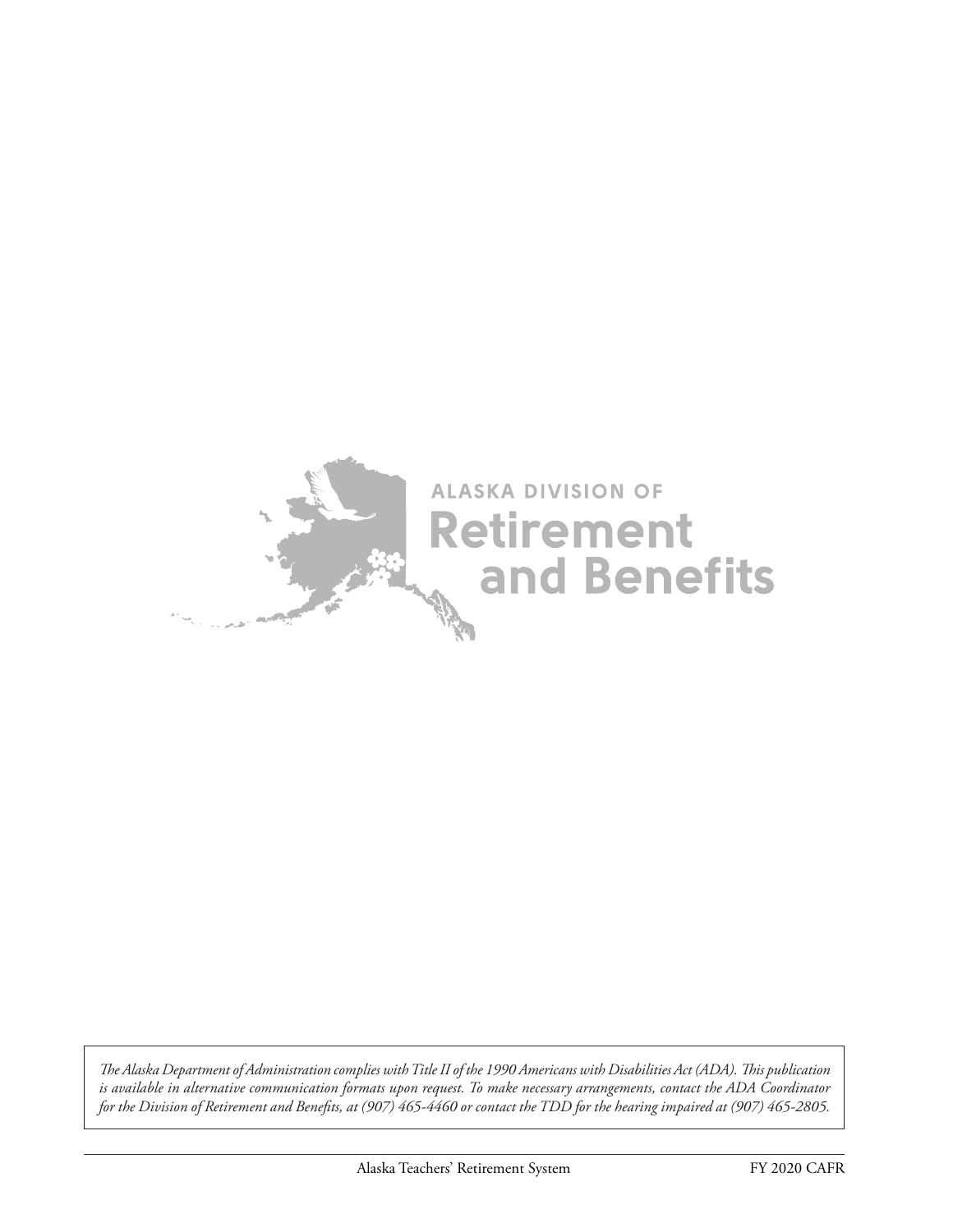## **INTRODUCTORY SECTION**

| Public Pension Coordinating Council Public Pension Standards Award For Funding and Administration. 8       |
|------------------------------------------------------------------------------------------------------------|
| <b>FINANCIAL SECTION</b>                                                                                   |
|                                                                                                            |
|                                                                                                            |
| <b>Basic Financial Statements</b>                                                                          |
|                                                                                                            |
|                                                                                                            |
| Notes To Financial Statements - An Integral Part of the Basic Financial Statements                         |
|                                                                                                            |
|                                                                                                            |
|                                                                                                            |
|                                                                                                            |
|                                                                                                            |
|                                                                                                            |
|                                                                                                            |
|                                                                                                            |
|                                                                                                            |
| Required Supplementary Information (Unaudited)                                                             |
| Schedule of Changes in Employer Net Pension Liability and Related Ratios - Defined Benefit Pension Plan 50 |
| Schedule of Employer and Nonemployer Contributions - Defined Benefit Pension Plan 51                       |
|                                                                                                            |
| Schedule of Changes in Employer Net OPEB Liability and Related Ratios - Alaska Retiree Healthcare          |
| Schedule of Employer and Nonemployer Contributions - Alaska Retiree Healthcare                             |
|                                                                                                            |
|                                                                                                            |
| Schedule of Changes in Employer Net OPEB Liability and Related Ratios - Occupational Death and             |
|                                                                                                            |
| Schedule of Employer and Nonemployer Contributions - Occupational Death and Disability Plan 59             |
| Schedule of Changes in Employer Net OPEB Liability and Related Ratios - Retiree Medical Plan 62            |
|                                                                                                            |
|                                                                                                            |
|                                                                                                            |
| Notes to Required Supplementary Information                                                                |
|                                                                                                            |
| Note 2 – Changes in Actuarial Assumptions, Methods, and Benefits Since the Prior Valuation 77              |
| <b>Supplemental Schedules</b>                                                                              |
|                                                                                                            |
|                                                                                                            |